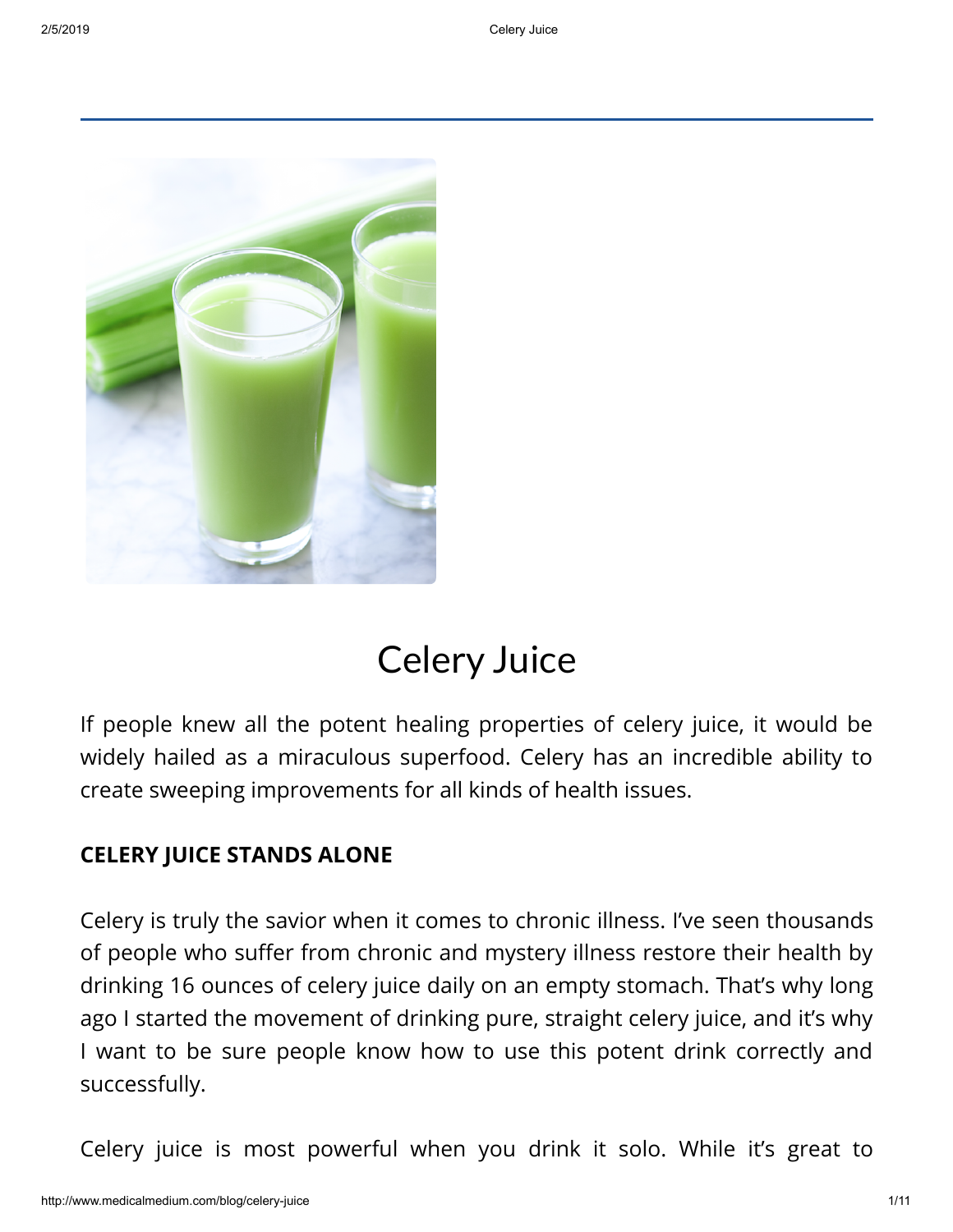consume other green juices or vegetables juices and add in items like spinach, kale, parsley, cilantro, or apples, drink those mixed juices at a different time than your straight celery juice. These blends function differently than what I'm recommending as your greatest tool for recovering your health: pure celery juice taken on an empty stomach. If you drink your celery juice first thing in the morning, it will also strengthen your digestion of foods you eat for the rest of the day.

We'll get to more tips in a moment. First, let's look at what makes this tonic a miracle juice.

# **CALMING INFLAMMATION**

Celery juice is teeming with powerful anti-inflammatory properties. This means it's highly beneficial for people who suffer from chronic and mystery illnesses, including conditions labeled "autoimmune." Hashimoto's thyroiditis, rheumatoid arthritis (RA), fibromyalgia, myalgic encephalomyelitis/chronic fatigue syndrome (ME/CFS), Lyme disease, migraines, vertigo, celiac disease, irritable bowel syndrome (IBS), diabetes, psoriasis, eczema, acne, lupus, Guillain-Barré syndrome, sarcoidosis, Raynaud's syndrome, Ménière's disease, gastroesophageal reflux disease (GERD), gout, bursitis, bloating, intestinal cramping, distention, acid reflux, vertigo, constipation, restless leg syndrome, tingles, numbness—all of these symptoms and illnesses are mysteries to medical communities, even though they have names. Their true causes are not yet known by medical research and science.

Celery is perfect for reversing inflammation, because it starves the pathogens, including unproductive bacteria and viruses such as Epstein-Barr (EBV), that create it. As I reveal in my book, *Thyroid Healing: The Truth behind Hashimoto's, Graves', Insomnia, Hypothyroidism, Thyroid Nodules & Epstein-Barr [\(http://amzn.to/2mfPiJ0\)](http://amzn.to/2mfPiJ0)*, EBV is the actual cause of Hashimoto's thyroiditis and many other diseases that medical communities call autoimmune. (More on the true cause of autoimmune conditions soon.) These pathogens lead to hundreds of different symptoms and conditions that go misdiagnosed.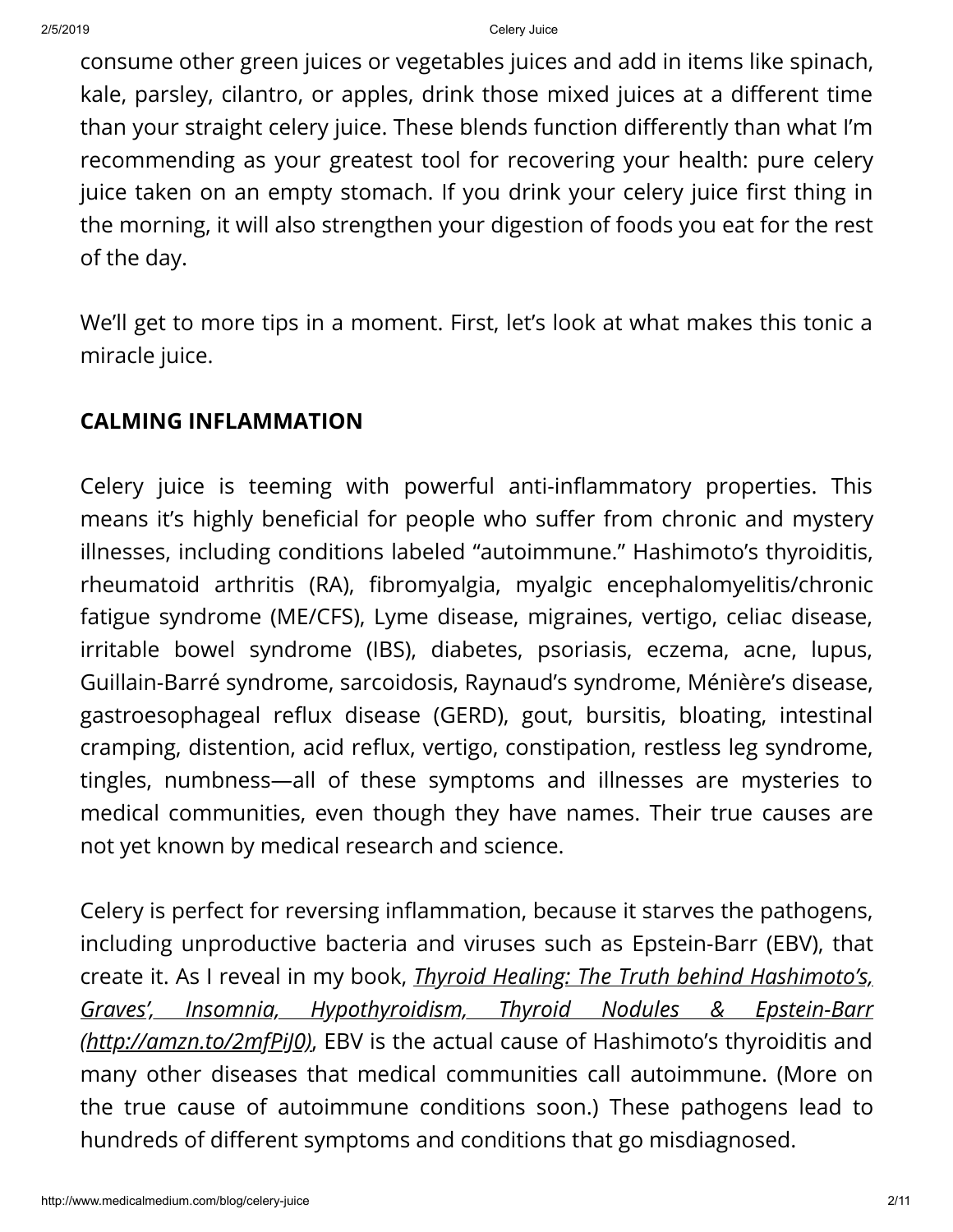### **THE WONDERS OF CELERY'S MINERAL SALTS**

Celery is able to starve pathogens, plus it contains a multitude of undiscovered mineral salts that act together as an antiseptic. When these powerful mineral salts make contact with viruses such as Epstein-Barr, HHV-6, and shingles; bacteria such as Streptococcus; and other pathogens troublemakers responsible for chronic illness—the salts begin to break down the pathogens' cell membranes, eventually killing and destroying them.

If you're worried that the sodium in celery is a problem because you've heard that "salt is salt," know that the sodium in celery is not just salt or the basic mineral sodium. Medical research and science have not yet discovered the different varieties of sodium in celery, nor how beneficial they are. Celery's naturally occurring sodium actually helps stabilize blood pressure, bringing it down when it's too high and up when it's too low. Further, it won't dehydrate your organs—instead, it clings to toxic, dangerous salts from poor-quality foods and helps draw them out of your body while replacing them with undiscovered cluster salts.

These subgroups of sodium bond together as one and are infused with celery's other critical chemical compounds and information that's highly active in healing the body. Science has not yet deconstructed or studied these cluster salts. Eventually, research will reveal that these cluster salts work symbiotically and systematically to flush out toxins, dead pathogens such as viruses and bacteria, and pathogenic neurotoxins and debris from every crevice of the body.

Neurotoxins, by the way, are created by viruses such as EBV feeding on toxic heavy metals, including mercury and aluminum. Medical science and research are not yet aware that viruses feed on certain fuel, let alone that they produce neurotoxins as waste. Neurotoxins create neurological symptoms, including burning skin, twitches, tremors, spasms, cold hands and feet, balance issues, vertigo, erratic heartbeat, insomnia, and body jerks, that confound doctors.

http://www.medicalmedium.com/blog/celery-juice 3/11 Now that you know that pathogens like EBV are responsible for chronic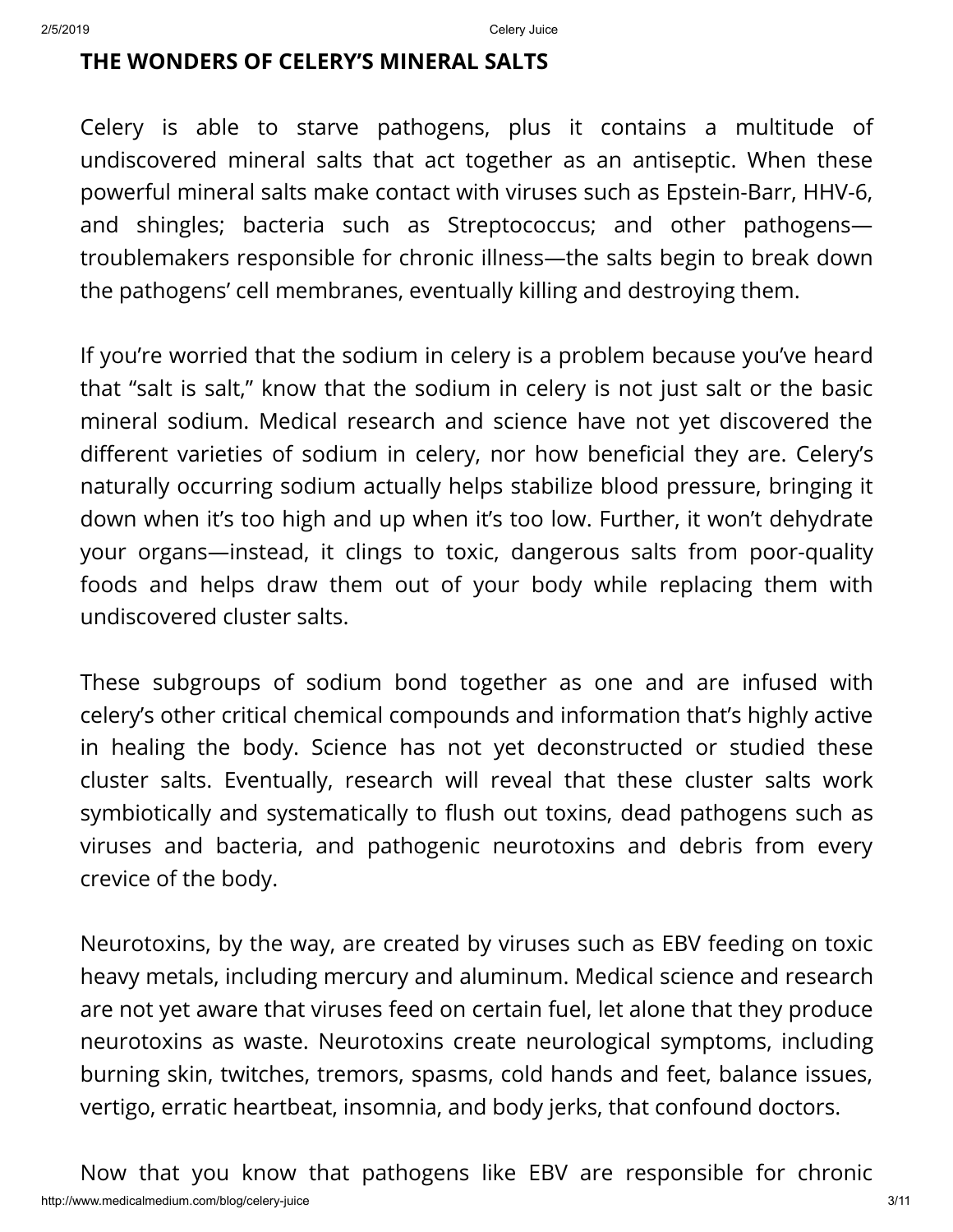illness, you can understand just how critical the antiseptic function of celery's cluster salts truly is. Your white blood cells use these cluster salts as both shield and weapon to go after viruses and unproductive bacteria—and that translates to relief from the numerous symptoms and conditions they cause.

### **MORE ON CELERY'S MAGNIFICENT MINERAL SALTS**

Mineral salts are critical for our bodies to function optimally. They keep your kidneys and adrenals functioning and raise your gut's hydrochloric acid so your body can break down and assimilate what you eat—while they balance your pH as well as cleanse and repair your stomach, the rest of your digestive tract, and, most importantly, your liver. They also allow information to travel throughout your body so it can keep itself in balance no matter what's occurring.

The mineral salts specifically in celery are instrumental in the electricity that governs the body—they're building blocks for neurotransmitter chemicals, they ignite electrical impulse activity, and they support neuron function. A brain with weak electrical impulses and weak neurotransmitters shuts down and goes into "low battery" mode—which makes celery juice, a battery charger for the brain, an answer to stop this from happening. Mineral salts keep the heart pumping and create the neurotransmitters needed to take information from point A to point B, that is, from neuron to neuron. (Picture a thought as a boat and mineral salts as the ocean: if the ocean dries up, the boat can't go anywhere.)

That celery's mineral salts are such an important support for the central nervous system means they are extremely healing for people who are struggling with depression, anxiety, brain fog, confusion, bipolar disorder, memory loss, Alzheimer's disease, obsessive-compulsive disorder (OCD), attention-deficit/hyperactivity disorder (ADHD), and posttraumatic stress disorder (PTSD), as well as people who have difficulty with focus and concentration.

http://www.medicalmedium.com/blog/celery-juice 4/11 Celery can really enhance the ability of supplemental GABA, glycine, and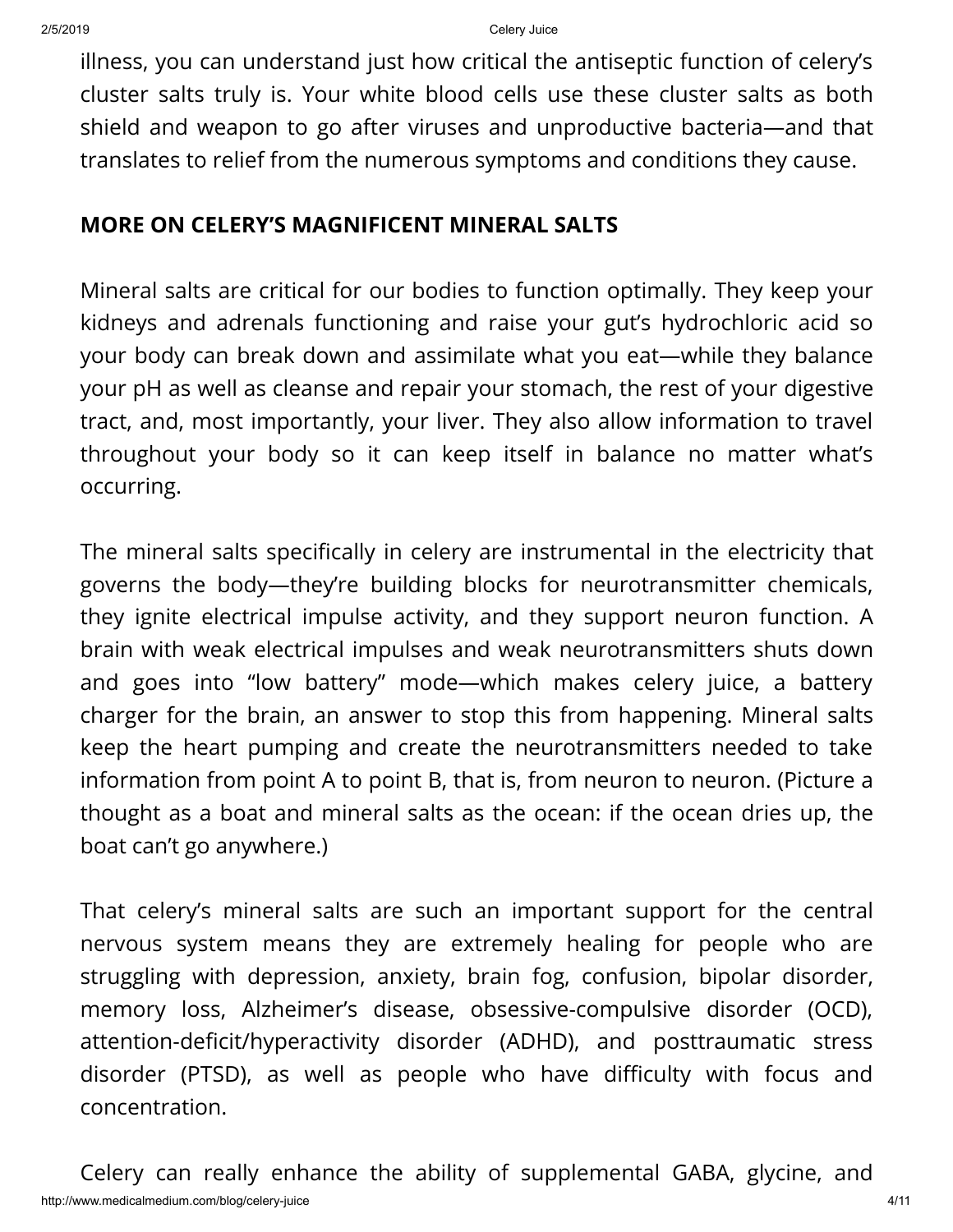magnesium L-threonate to be absorbed by the brain and aid in neurotransmitter performance for sleep support. Celery also improves methylation, that is, the proper absorption and utilization of hundreds of nutrients, including B12 and zinc.

The electrolytes in celery hydrate on a deep cellular level, lessening your chances of suffering from migraines, anxiety, panic attacks, and more. Celery also stabilizes and supports the adrenal glands, offers stress assistance, and repairs damaged cells inside the liver.

And since celery's mineral salts are antibacterial, they kill bacteria such as strep, and that encourages a healthy environment for "good" bacteria. Lowgrade strep infections are often the actual cause of urinary tract infections (UTIs), chronic sinus infections, acne, IBS, and small intestinal bacterial overgrowth (SIBO), though at this time medical communities aren't aware that strep infections are involved in these conditions. Now you know that celery juice and its antibacterial properties can help heal all of these conditions, too.

If you suffer from a thyroid condition, take note: celery has the ability to cleanse the thyroid of toxins and bolster production of the thyroid hormone T3. For more on the unknown true cause of thyroid problems like Hashimoto's thyroiditis, Graves' disease, thyroid nodules, cysts and tumors, enlarged thyroid, parathyroid disease, and much more, refer to Thyroid Healing.

## **CELERY JUICE AND AUTOIMMUNE DISEASE**

Celery's ability to break down and flush out viruses is life-changing news for anybody who has been told they have an autoimmune disease. Pathogens such as viruses, including EBV and shingles, are the true cause of the inflammation that's mistakenly considered an autoimmune condition. Medical communities just aren't aware of the real cause yet.

The prevailing autoimmune theory is that the immune system is mistaking a part of the body for an invader and has begun attacking it, causing inflammation. This belief developed because by the 1950s, the medical world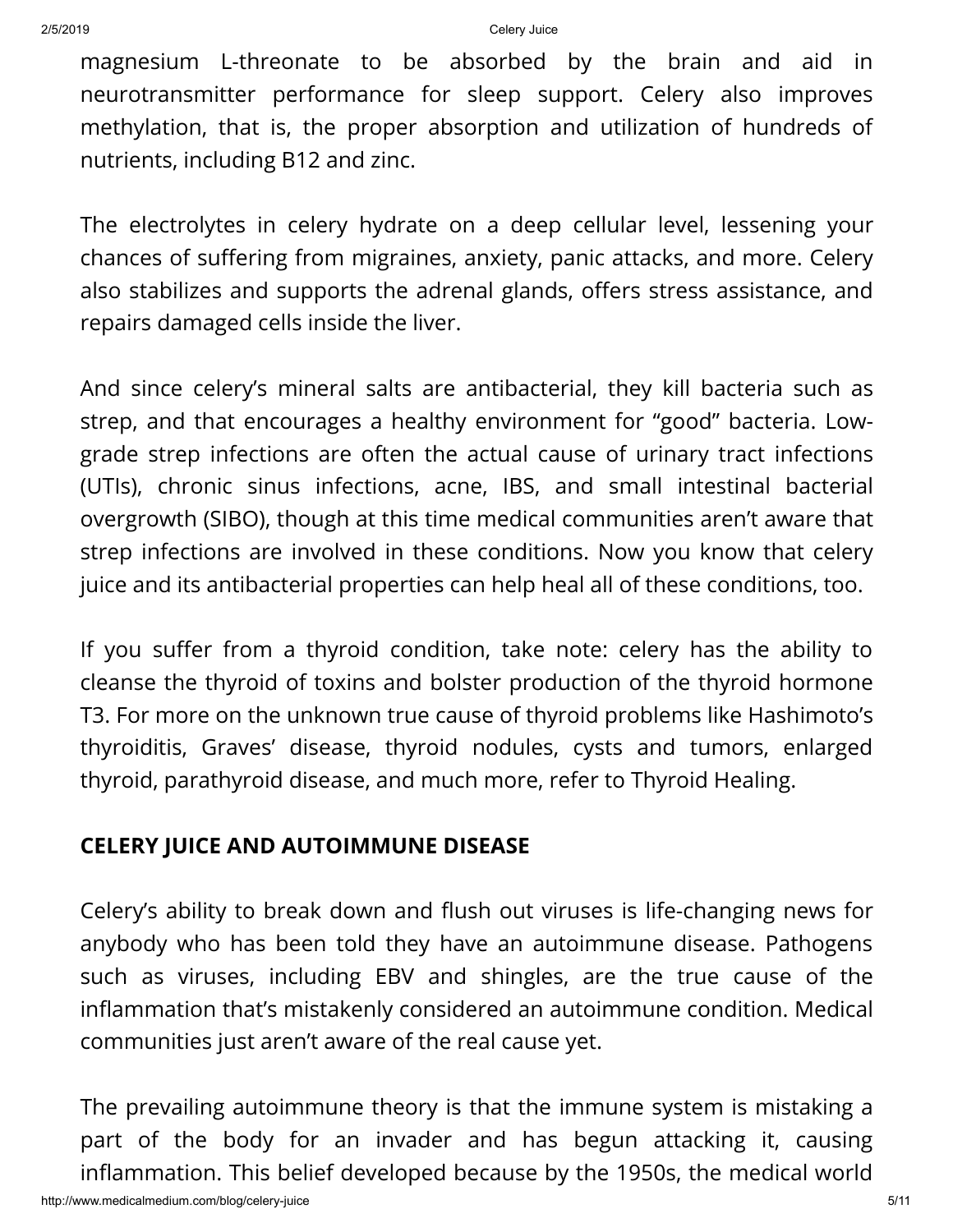had become frustrated with not having an explanation for why conditions such as Hashimoto's, Graves', lupus, RA, Crohn's disease, celiac, ulcerative colitis, and multiple sclerosis (MS) were leaving people ailing or even crippled. Close observation of some patients' blood work revealed the presence of antibodies. A theory took off that the body had become confused and created antibodies to attack itself. It's vital to remember that this was just one out of dozens of theories—it was never a definitive answer. The whole premise was an unproven hypothesis that the medical establishment came up with because they didn't have the real answers for people's suffering. So they pointed the blame at people's bodies, which took the blame off of medical research and science, and unfortunately, the theory has stuck and become law.

The autoimmune theory is not true. It's critical to know what's really happening with autoimmune issues: antibodies are present because your body is fighting a pathogen that scientific testing can't detect yet. For example, in the case of Hashimoto's, if antibodies are present, it's because your body is going after the Epstein-Barr virus. It's not that your body created antibodies that are attacking your thyroid gland. You can learn more about this in *Thyroid Healing [\(http://amzn.to/2mfPiJ0\)](http://amzn.to/2mfPiJ0)*.

Again, contrary to current thinking, the body does not attack itself or turn against you. Your body only goes after pathogens, and only two factors cause inflammation: injury and invasion. Pathogens cause both. They're invaders foreign bodies in your body—and can also be injurers, sometimes damaging tissue in their travels through your system. (It doesn't always take both factors to cause inflammation; for example, if you break your leg and it swells up, that's solely an injury. It does always take at least one of these two causes.)

Sadly, the popular, incorrect autoimmune theory holds people responsible for their sickness. It leads people to believe that their body has betrayed them, turned against them, let them down. When you're leaving the doctor's office after being told that your body is attacking itself or attacking a specific organ, it can be emotionally damaging, and that belief itself hinders your immune system. Your body is loyal to you. It's doing it's very best to help you be whole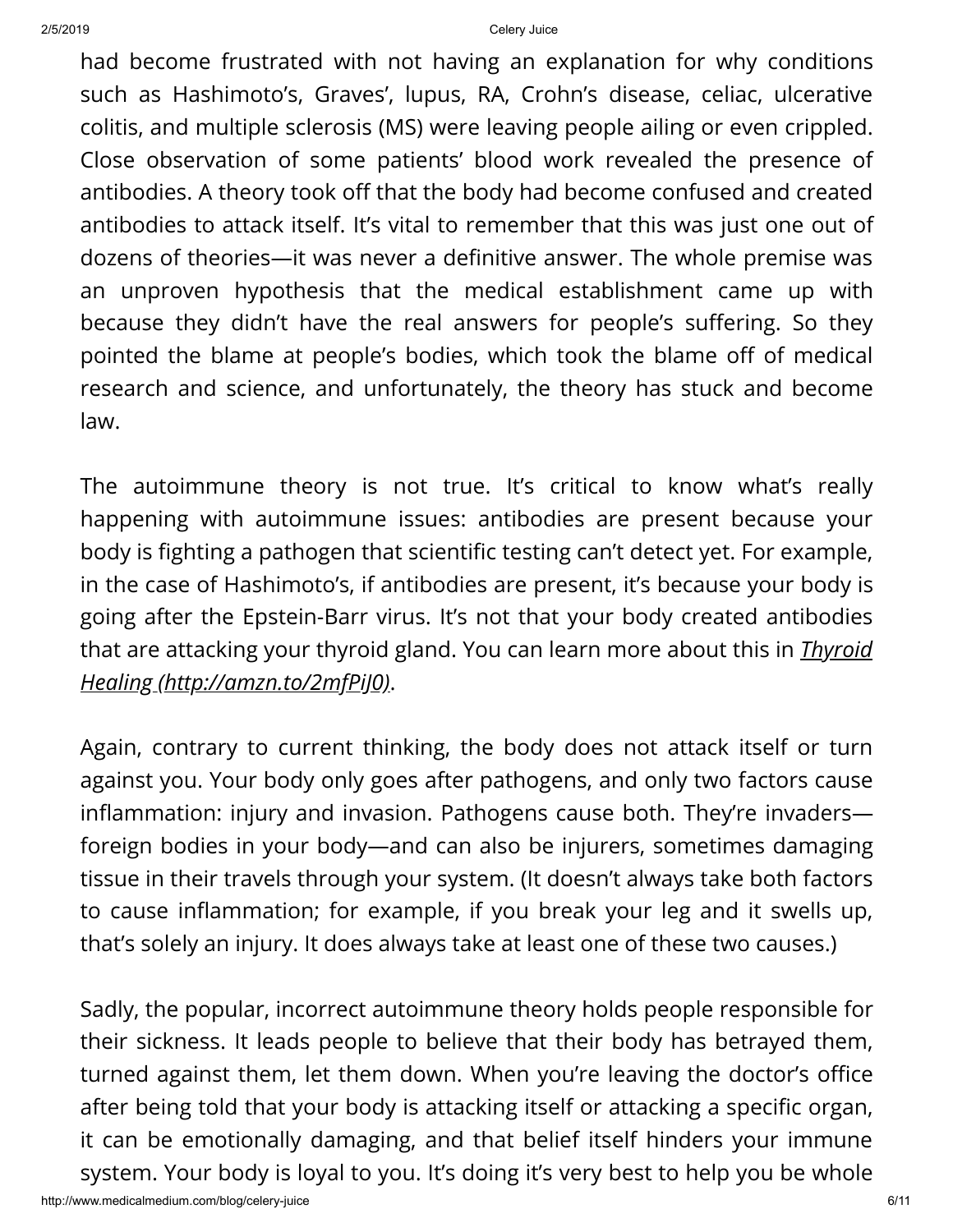and healed. It loves you unconditionally. Your own immune system will never harm you, it only works for you. Knowing this truth can kick-start the healing process for someone who previously believed their body was against them.

The autoimmune confusion is one of the greatest mistakes in modern medicine. It's a prime example of why more than 250 million people in the U.S. alone are living with or suffering from mystery symptoms and conditions with no real relief.

Which brings us back to why celery juice is such a big deal. As celery ushers pathogens out, your body will be much better able to handle whatever life throws your way.

# **BALANCING YOUR BODY'S PH**

Why is it so beneficial that celery juice strengthens hydrochloric acid in your gut? Because hydrochloric acid is critical to digestion and to keeping your digestive system alkaline.

Although we can hear the word "acid" and think "bad," gastric acids, including hydrochloric acid, are critical, helpful acids, not to be confused with having an acidic digestive system, which is detrimental to health.

When you eat, food quickly travels down to your stomach to be digested with the help of hydrochloric acid. Although science hasn't discovered this yet, hydrochloric acid isn't just one acid—it's actually a complex blend of seven acids. If hydrochloric acid levels are out of balance or low, your food won't be sufficiently digested in your stomach. That means the food won't break down enough for your cells to access the nutrients, and instead the food will just sit there and rot, causing bad acids to develop.

# **PREVENTING AMMONIA PERMEABILITY, A MAJOR UNKNOWN CAUSE OF ILL HEALTH**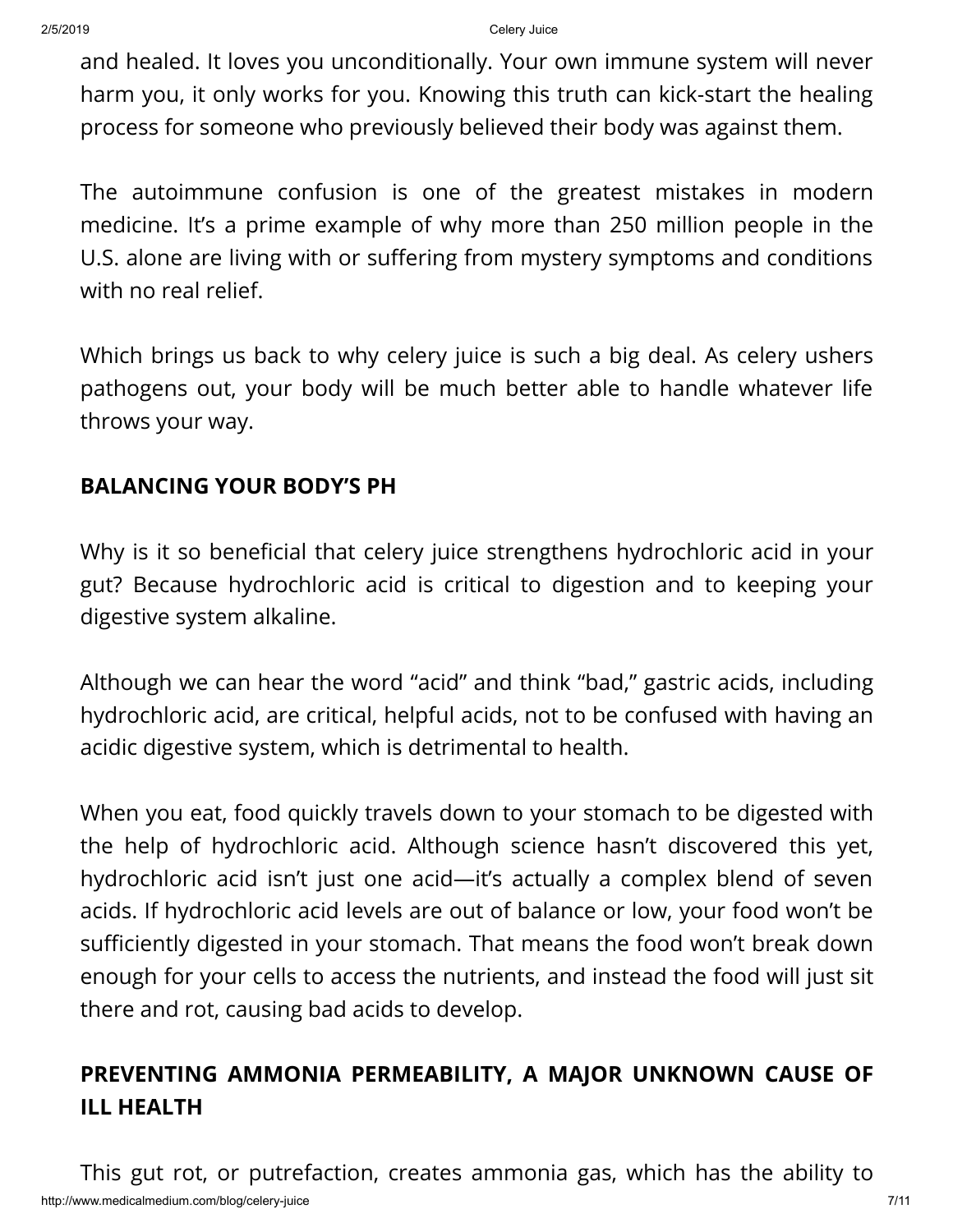float, ghost-like, out of your digestive tract and directly into your bloodstream. It can also cross into organs such as your liver and brain. This is what I call ammonia permeability.

Millions of people walk around with digestive health problems, and one of the contributing factors is ammonia permeability, along with underlying sluggish liver issues. (The truth about ammonia permeability hasn't yet been discovered. Similar though mistaken concepts are often referred to as "leaky gut syndrome" or "intestinal permeability.")

Another condition that worsens low hydrochloric acid and creates ammonia permeability is a sluggish, stagnant, fatty liver. Underlying liver conditions are extremely common. Medical communities don't yet know how prevalent they really are or what's behind these issues in the first place. A sluggish, stagnant, fatty liver causes lower bile production, which means the body can't break down and disperse fats easily, and that also contributes to gut rot, causing even more ammonia permeability. It is vital to understand how to support your liver as almost everyone today has a sluggish liver which is at the core of countless symptoms, illnesses and premature aging and death. Thankfully, there are simple ways to support your liver's health. I share these in detail in my book, *Liver Rescue [\(http://amzn.to/2DjQjE9\)](http://amzn.to/2DjQjE9)*.

Here's where our heroic celery juice comes in: It effectively rebuilds the stomach's complex balance and supply of hydrochloric acid. It also strengthens the digestive system by helping to heal the liver, which leads to an increase in bile production, easing constipation and bloat. Plus by lowering levels of pathogens such as bacteria and viruses and invaders such as fungus and mold, it leads to strengthened intestinal linings. Celery juice is one of the most profound ways, if not the most profound way, to restore digestive health. It is that powerful.

## **CELERY JUICE FOR BODY AND EMOTIONS**

We tend to hold a lot of fear in our guts. Nervousness causes those sensations we know as tummy flips or butterflies in the stomach, and anxiety can run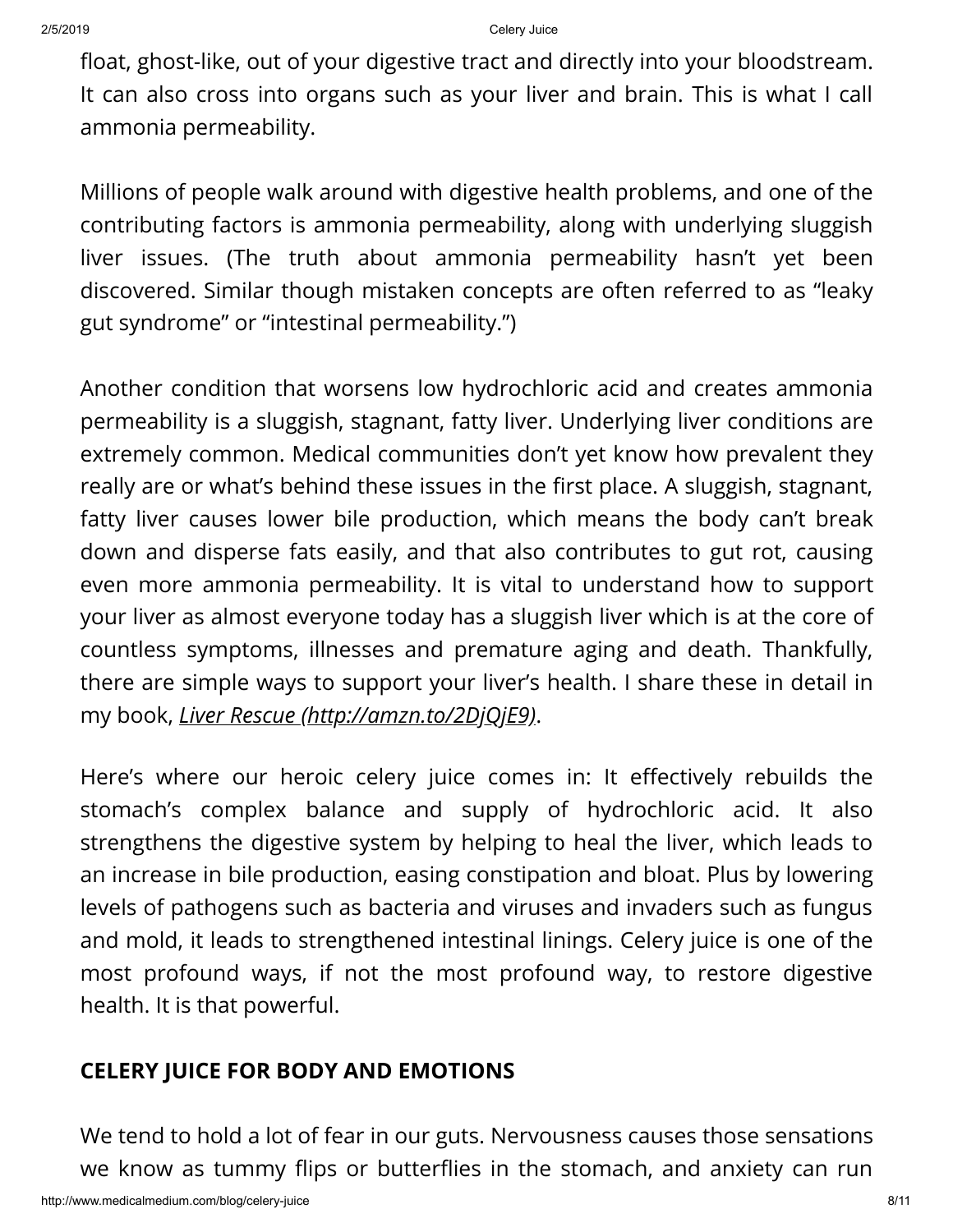deep through the nervous system, putting our guts in knots. By restoring the entire digestive system, celery juice puts our minds and hearts at ease, too. Use it for its calming effects when you are feeling frightened, panicky, shocked, fretful, nervous, threatened, unsure, afraid, or defensive.

I could go on and on about the benefits of celery juice for all manner of illsmental, physical, spiritual, emotional. Celery juice is alkalizing, enzyme-rich, electrolyte-enhancing, liver-repairing, blood-sugar-balancing, antiseptic, and more.

Don't let the simplicity of humble celery mask it's strength—it's often the simplest of measures in life that gracefully work wonders in the most complex situations. Celery juice truly is a miracle juice. It's one of the greatest healing tonics of all time.

# **CELERY JUICE TIPS**

If you want to heal and improve your health quickly and efficiently, follow this routine:

\* Every morning, drink roughly 16 ounces of celery juice on an empty stomach. Make sure it's fresh, plain celery juice with no other ingredients. Celery juice is a medicinal, not a caloric drink, so you'll still need breakfast afterward to power you through the morning. Simply wait at least 15 minutes after drinking your celery juice before consuming anything else.

\* If you're sensitive and 16 ounces is too much, start with a smaller amount and work your way up.

\* Use organic celery whenever possible. If you're using conventional celery, be sure to wash it especially well before juicing.

\* If you find the taste of straight celery juice too strong, you can juice one cucumber and/or one apple with the celery. This is a great option as you get adjusted to the flavor. As you get used to it, keep increasing the ratio of celery;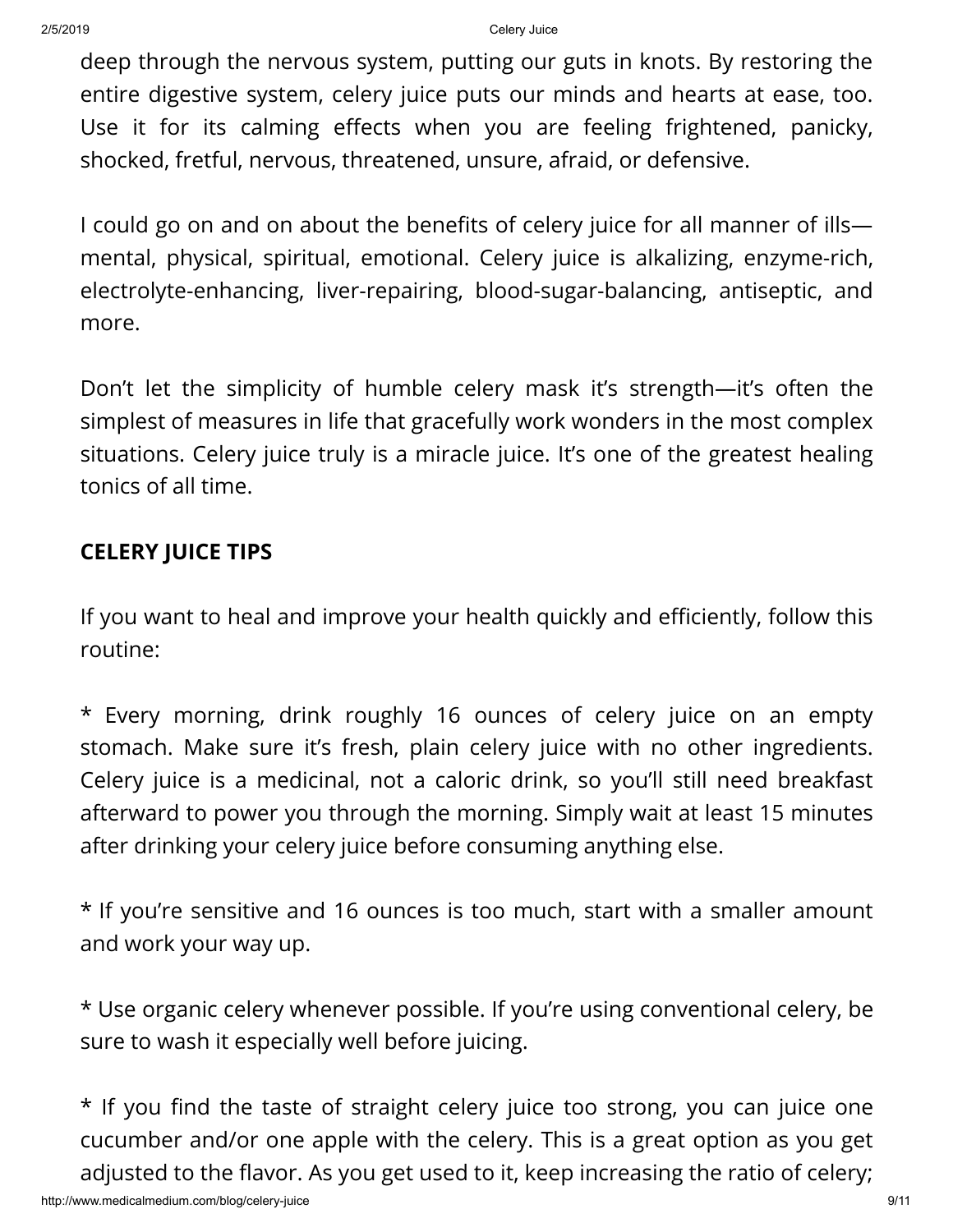the greatest benefits come when celery juice is consumed on its own.

# **CELERY JUICE RECIPE**

Plain, fresh celery juice is one of the most powerful healing juices available to us. This clean, green drink is the very best way to start your day. Make this juice a part of your daily routine, and soon you won't want to go a day without it!

Ingredients: 1 bunch celery

Directions:

Rinse the celery and run it through a juicer. Drink immediately for best results.

Alternatively, you can chop the celery and blend it in a high-speed blender until smooth. Strain well and drink immediately.

I hope you will find a way to bring celery juice into your life soon—doing so will help bring you the healing you deserve. I wish you many blessings on your journey.

Learn more about the miraculous healing powers of celery juice in the books *Thyroid Healing [\(http://amzn.to/2mfPiJ0\)](http://amzn.to/2mfPiJ0)* & *Liver Rescue [\(http://amzn.to/2DjQjE9\)](http://amzn.to/2DjQjE9)*

This item posted: 24-May-2018

Anthony William, Inc. - **Disclaimer** for Medical Medium Blog

This blog, its content and any linked material are presented for informational purposes only and are not a substitute for medical advice, diagnosis, treatment, or prescribing. Nothing contained in or accessible from this blog should be considered to be medical advice, diagnosis, treatment, or prescribing, or a promise of benefits, claim of cure, legal warranty, or guarantee of results to be achieved. Never disregard medical advice or delay in seeking it because of something you have read in this blog or in any linked material. Neither Anthony William nor Anthony William, Inc. is a medical doctor or other licensed healthcare practitioner or provider. Consult with a licensed healthcare professional before altering or discontinuing any current medications, treatment or care, or